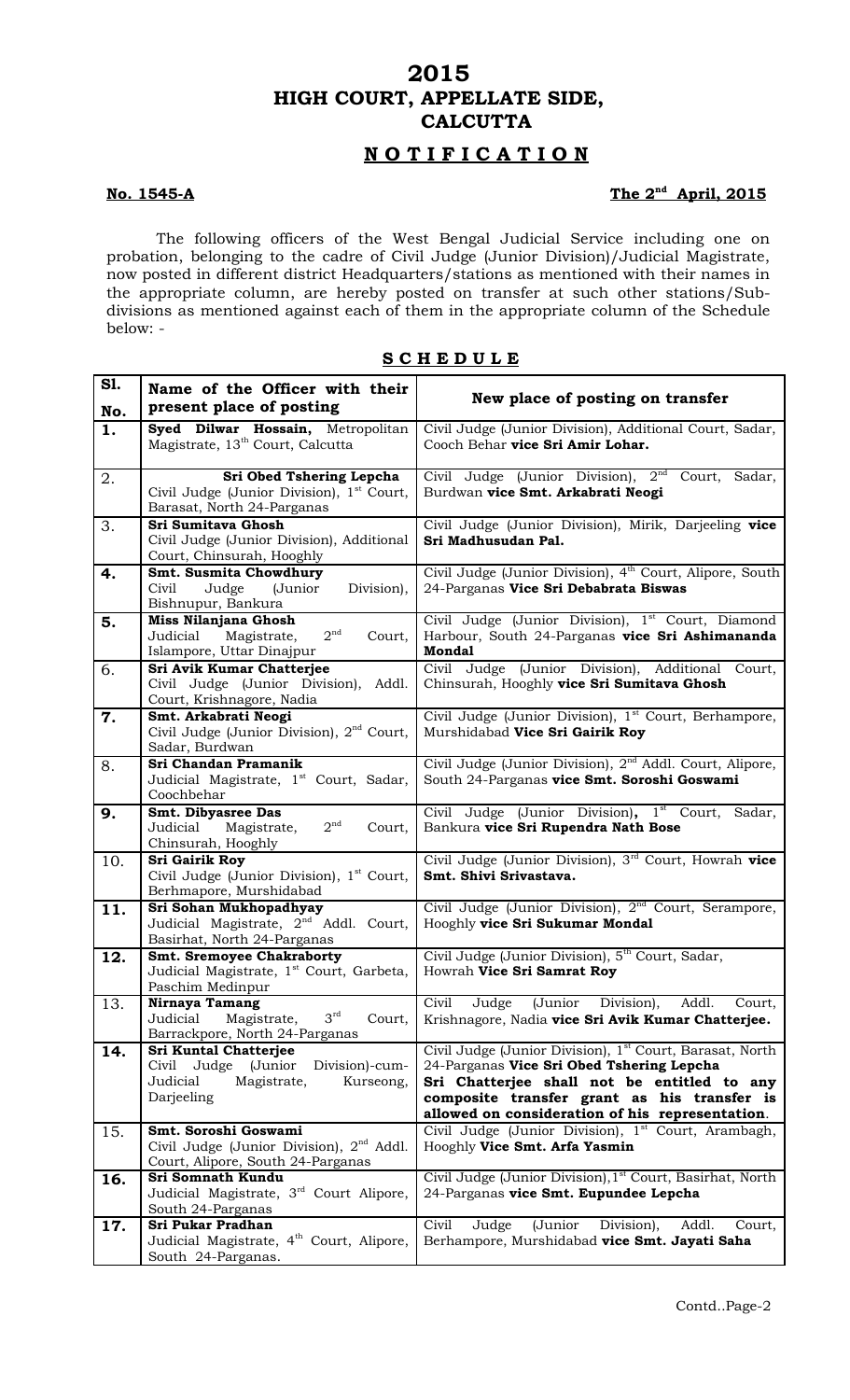| 18. | Sri Sourab Subba<br>Civil Judge (Junior Division), 2 <sup>nd</sup> Court,<br>Diamond Harbour, South 24-Parganas | Civil Judge (Junior Division), Bishnupur, Bankura<br>vice Smt. Susmita Chowdhury.                               |
|-----|-----------------------------------------------------------------------------------------------------------------|-----------------------------------------------------------------------------------------------------------------|
| 19. | Sri Dibyendu Nath<br>Civil Judge (Junior Division), Kakdwip,<br>South 24-Parganas                               | Civil Judge (Junior Division), 2 <sup>nd</sup> Court, Tamluk,<br>Purba Medinipur vice Sri Binay Kumar Nonia     |
| 20. | Md. Ehteshamuddin<br>Judicial Magistrate, Khatra, Bankura                                                       | Civil Judge (Junior Division), 1 <sup>st</sup> Court, Durgapur,<br>Burdwan vice Sri Amit Sarkar                 |
| 21. | Sri Rupendra Nath Bose<br>Civil Judge (Junior Division), 1 <sup>st</sup> Court,<br>Sadar, Bankura               | Civil Judge (Junior Division), 1 <sup>st</sup> Court, Baruipur,<br>South 24-Parganas vice Smt. Leena Chatterjee |
| 22. | Sri Subhadeep Biswas<br>2 <sup>nd</sup><br>Judicial<br>Magistrate,<br>Court,<br>Bishnupur, Bankura              | Civil Judge (Junior Division), Bongaon, North 24-<br>Parganas vice Sri Mandeep Saha Roy                         |
| 23. | Smt. Urmi Sinha<br>Judicial Magistrate, 4 <sup>th</sup> Court, Sadar,<br>Bankura                                | Civil Judge (Junior Division), Kakdwip, South 24-<br>Parganas vice Sri Dibyendu Nath                            |
| 24. | Sri Amir Lohar<br>Civil Judge (Junior Division), Additional<br>Court, Sadar Cooch Behar                         | Civil Judge (Junior Division), $2nd$ Court, Diamond<br>Harbour, South 24-Parganas vice Sri Sourav Subba         |
| 25. | <b>Sri Amit Sarkar</b><br>Civil Judge (Junior Division), 1 <sup>st</sup> Court,<br>Durgapur, Burdwan            | Civil Judge (Junior Division), 2 <sup>nd</sup> Court, Alipore, South<br>24-Parganas Vice Sri Aditya Gunjan      |
| 26. | Ms. Pradipta Bhattacharya<br><b>Probationary</b> Civil Judge<br>(Junior<br>Division), North 24-Parganas         | Civil Judge (Junior Division), 1 <sup>st</sup> Court,<br>Sadar,<br>Burdwan vice Sri Goutam Kumar Nag            |
| 27. | Sri Goutam Kumar Nag<br>Civil Judge (Junior Division), 1 <sup>st</sup> Court,<br>Sadar, Burdwan                 | Civil Judge (Junior Division), Kurseong, Darjeeling<br>Vice Sri Kuntal Chatterjee                               |

 **Sd/- (Bibek Chaudhuri) Registrar (Judicial Service)-in-Charge**

#### **MEMO NO. 1546-A**

Forwarded to the **Superintendent, Government Printing, West Bengal** for early insertion in the Calcutta Gazette.

High Court, Civil. By order of the High Court,  $Sd$  /-The 2<sup>nd</sup> April, 2015 First Assistant Registrar-in-Charge

## **MEMO NO. 1547-A to 1561-A**

Copy forwarded to the District Judge, **Howrah/ 24-Parganas (North)/ 24- Parganas (South)/ Cooch Behar/ Bankura/ Darjeeling/ Hooghly/ Paschim Medinipur/ Purba Medinipur/ Murshidabad/ Nadia/ Burdwan/ Uttar Dinajpur/ Chief Judge, City Sessions Court, Calcutta and Chief Metropolitan Magistrate, Calcutta** for information with the intimation that the appointment of the aforesaid officers is in the interest of public service.

He/She is requested to direct the concerned Officer/Officers to join his/her/their respective new assignments immediately, delivering the charge of his/her/their Court and office to such an officer/officers as may be nominated by him after ascertaining that whom he/she/they is/are to succeed has/have made over charge or is/are ready to make over charge there and to send compliance report on their respective parts.

#### **He/She is also requested to direct the concerned officer/officers under order of transfer to move their respective new places of posting acting upon the web copy of the Court's Notification to the effect of the order of transfer.**

He/She is further requested to ask the concerned officer/officers to proceed to his/her/their new place/places of posting immediately without awaiting the fate of his/her/their representations, if any. This is re-inforcing the circular conveyed under Court's letter no. 993-A dated 23.02.2009.

High Court, Civil. **By order of the High Court**,

 $Sd$  /-The 2<sup>nd</sup> April, 2015 First Assistant Registrar-in-Charge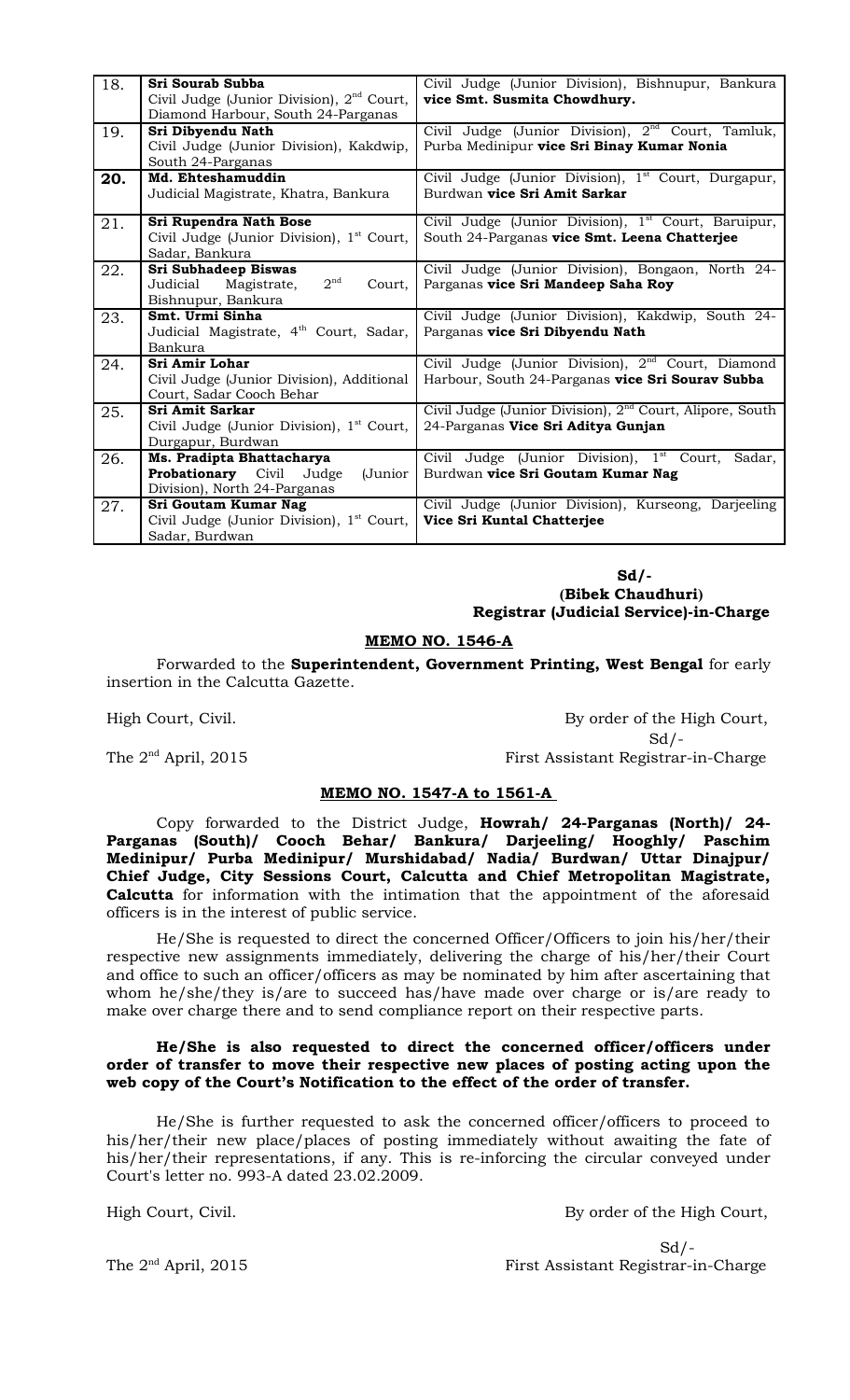# **2015 HIGH COURT, APPELLATE SIDE, CALCUTTA N O T I F I C A T I O N**

## **No. 1562-A**

## The 2<sup>nd</sup> April, 2015

In exercise of the powers vested in the High Court by Sub-Section (2) of Section 16 & 11 of the Code of Criminal Procedure, 1973, the following officers of the West Bengal Judicial Service including one on probation belonging to the Cadre of Civil Judge (Junior Division)/Judicial Magistrate, now posted in the different stations as mentioned with their names in the appropriate column, are hereby posted on transfer to be the Metropolitan Magistrate for the Metropolitan Area of Calcutta and Judicial Magistrates of the First Class at such other stations/sub-divisions which is defined to be the local area within which he/she shall ordinarily exercise his/her powers under the Code of Criminal Procedure, 1973, as mentioned against each of them in the appropriate column of the Schedule below:

| S1.       | Name of the Officer with their<br>present place of posting                                                  | New place of posting on transfer                                                                                            |
|-----------|-------------------------------------------------------------------------------------------------------------|-----------------------------------------------------------------------------------------------------------------------------|
| No.<br>1. | Sri Prabir Mahapartra, Metropolitan<br>Magistrate, 11 <sup>th</sup> Court, Calcutta                         | Judicial Magistrate, 2 <sup>nd</sup> Addl. Court, Basirhat,<br>North<br>vice<br>24-Parganas<br>Sri<br>Sohan<br>Mukhopadhyay |
| 2.        | Majumder,<br>Mou<br>Ghatak<br>Smt.<br>$4^{\text{th}}$<br>Court,<br>Metropolitan Magistrate,<br>Calcutta     | Judicial Magistrate, 6 <sup>th</sup> Court, Asansol, Burdwan<br>vice Sri Ranabir Mohan Chatterjee                           |
| 3.        | <b>Dhiman</b><br>Judicial<br>Sri<br>Barman,<br>Magistrate, Datan, Paschim Medinipur                         | Metropolitan Magistrate, 3 <sup>rd</sup> Court, Calcutta vice<br>Vacant                                                     |
| 4.        | Sri Ranabir Mohan Chatterjee,<br>Judicial Magistrate, 6 <sup>th</sup> Court,<br>Asansol, Burdwan            | Metropolitan Magistrate, 13 <sup>th</sup> Court, Calcutta vice<br><b>Syed Dilwar Hossain</b>                                |
| 5.        | Sri Madhusudan Pal, Civil Judge<br>(Junior Division)-cum-Judicial<br>Magistrate, Mirik, Darjeeling          | Metropolitan Magistrate, 4 <sup>th</sup> Court, Calcutta vice<br>Smt. Mou Ghatak Majumder                                   |
| 6.        | Sri Bishal Mangrati<br>Judicial<br>Magistrate,<br>Kandi,<br>Murshidabad                                     | Metropolitan Magistrate, 11 <sup>th</sup> Court, Calcutta vice<br>Sri Prabir Mahapatra                                      |
| 7.        | Smt. Shivi Srivastava<br>Civil Judge (Junior Division), 3rd Court,<br>Howrah                                | Judicial Magistrate, Datan, Paschim Medinipur<br>vice Sri Dhiman Barman                                                     |
| 8.        | Sri Sumitava Ghosh<br>Civil Judge (Junior Division), Additional<br>Court, Chinsurah, Hooghly                | Judicial Magistrate, Mirik, Darjeeling vice Sri<br><b>Madhusudan Pal</b>                                                    |
| 9.        | Sri Samrat Roy<br>Civil Judge (Junior Division), 5 <sup>th</sup> Court,<br>Sadar, Howrah                    | 3 <sup>rd</sup><br>Judicial<br>Magistrate,<br>Court,<br>Bishnupur,<br>Bankura vice Sri Pabitra Sen                          |
| 10.       | Sri Pabitra Sen<br>$3^{\text{rd}}$<br>Court,<br>Judicial<br>Magistrate,<br>Bishnupur, Bankura               | Judicial Magistrate, 4 <sup>th</sup> Court, Alipore, South 24-<br>Parganas vice Sri Pukar Pradhan                           |
| 11.       | Ms. Sanchita Saha<br><b>Probationary</b> Civil<br>Judge<br>(Junior<br>Division), Alipore, South 24-Parganas | Judicial Magistrate, Addl. Court, Arambagh,<br>Hooghly vice Sri Sourav Dey                                                  |
| 12.       | Sri Mandeep Saha Roy<br>Civil Judge (Junior Division), Bongaon,<br>North 24-Parganas                        | Judicial Magistrate, Bidhannagar, North 24-<br>Parganas vice Smt. Sathi Mukherjee                                           |
| 13.       | Sri Susangeet Kumar Das<br>Judicial<br>Magistrate,<br>Lalbagh,<br>Murshidabad                               | Judicial Magistrate, 3 <sup>rd</sup> Court, Barrackpore, North<br>24-Parganas vice Mr. Nirnaya Tamang.                      |

## **S C H E D U L E**

Contd..Page-2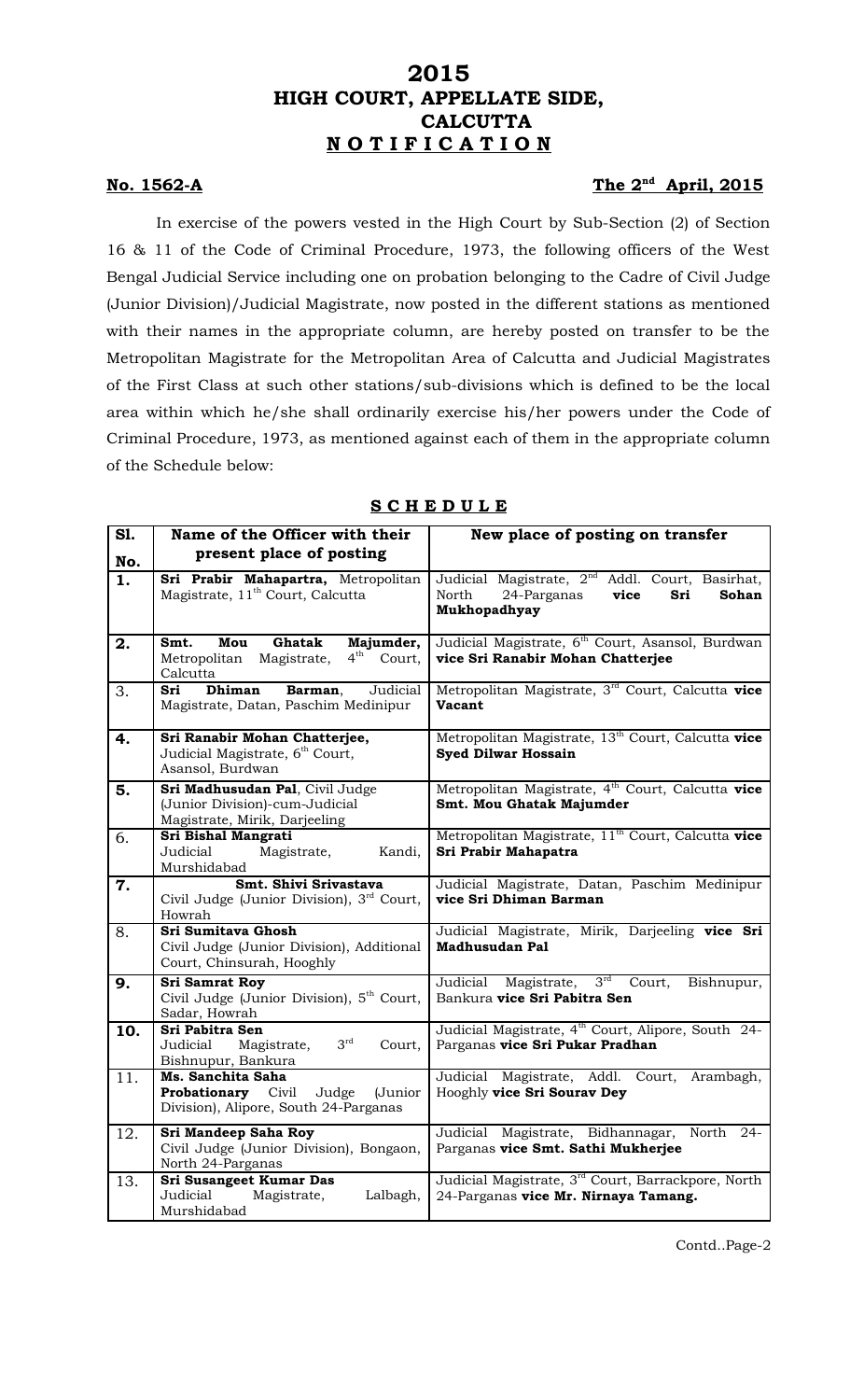| 14. | Sri Sukumar Mondal                                    | Judicial Magistrate, 3rd Court, Berhampore,                     |
|-----|-------------------------------------------------------|-----------------------------------------------------------------|
|     | Civil Judge (Junior Division), 2 <sup>nd</sup> Court, | Murshidabad vice Sri Sounak Mukherjee                           |
|     | Serampore, Hooghly                                    |                                                                 |
| 15. | Smt. Sharmistha Nag (Paul)                            | Magistrate, 2 <sup>nd</sup> Court, Bishnupur,<br>Judicial       |
|     | $5^{\text{th}}$<br>Judicial                           |                                                                 |
|     | Magistrate,<br>Court,                                 | Bankura vice Sri Subhadeep Biswas.                              |
|     | Krishnagar, Nadia                                     |                                                                 |
| 16. | Smt. Jayati Saha                                      | Judicial Magistrate, 2 <sup>nd</sup> Court, Chinsura, Hooghly   |
|     | Civil Judge (Junior Division),<br>Addl.               | vice Smt. Dibyasree Das.                                        |
|     | Court, Berhampore, Murshidabad                        |                                                                 |
| 17. | Smt. Namrata Singh                                    | Judicial Magistrate, 1 <sup>st</sup> Court, Garbetta, Paschim   |
|     | $3^{\text{rd}}$<br>Judicial<br>Magistrate,<br>Court,  | Medinipur vice Smt. Sremoyee Chakraborty                        |
|     | Chinsura, Hooghly                                     |                                                                 |
| 18. | Sri Sounak Mukherjee                                  | 3 <sup>rd</sup><br>Judicial Magistrate,<br>Court,<br>Chinsurah, |
|     | $3^{\text{rd}}$                                       |                                                                 |
|     | Judicial<br>Magistrate,<br>Court,                     | Hooghly vice Smt. Namrata Singh                                 |
|     | Berhampore, Murshidabad                               |                                                                 |
| 19. | Smt. Sathi Mukherjee                                  | $1^{\rm st}$<br>Judicial<br>Magistrate,<br>Court,<br>Jangipur,  |
|     | Judicial<br>Magistrate,<br>Bidhannagar,               | Murshidabad vice Sri Subhrakanti Dhar                           |
|     | North 24-Parganas                                     |                                                                 |
| 20. | <b>Sri Debabrata Biswas</b>                           | Judicial Magistrate, Lalbagh, Murshidabad vice                  |
|     | Civil Judge (Junior Division), 4 <sup>th</sup> Court, | <b>Sri Susangeet Kumar Das</b>                                  |
|     | Alipore, South 24-Parganas                            |                                                                 |
| 21. | Smt. Krishnakoli Mukherjee                            | Judicial Magistrate, Kandi, Murshidabad vice Sri                |
|     | Judicial Magistrate, 8 <sup>th</sup> Court, Alipore,  | <b>Bishal Mangrati</b>                                          |
|     | South 24-Parganas                                     |                                                                 |
|     | Sri Ashimananda Mondal                                |                                                                 |
| 22. |                                                       | Judicial Magistrate, 5 <sup>th</sup> Court, Krishnagar, Nadia   |
|     | Civil Judge (Junior Division), 1 <sup>st</sup> Court, | vice Smt. Sharmistha Nag (Paul)                                 |
|     | Diamond Harbour, South 24-Parganas                    |                                                                 |
|     |                                                       |                                                                 |
| 23. | Smt. Leena Chatterjee                                 | Judicial Magistrate, 2 <sup>nd</sup> Court, Islampore, Uttar    |
|     | Civil Judge (Junior Division), 1 <sup>st</sup> Court, | Dinajpur vice Miss Nilanjana Ghosh                              |
|     | Baruipur, South 24-Parganas                           |                                                                 |
| 24. | <b>Sri Sourav Dey</b>                                 | Judicial Magistrate, 1st Court, Sadar, Coochbehar               |
|     | Judicial<br>Magistrate,<br>Addl.<br>Court,            | vice Sri Chandan Pramanik                                       |
|     |                                                       |                                                                 |
|     | Arambagh, Hooghly                                     |                                                                 |
| 25. | Smt. Eupundee Lepcha                                  | Judicial Magistrate, 4 <sup>th</sup> Court, Sadar, Bankura      |
|     | Civil Judge (Junior Division), 1 <sup>st</sup> Court, | vice Smt. Urmi Sinha                                            |
|     | Basirhat, North 24-Parganas                           |                                                                 |
| 26. | Sri Subhrakanti Dhar                                  | Judicial Magistrate, 8 <sup>th</sup> Court, Alipore, South 24-  |
|     | Judicial Magistrate, 1 <sup>st</sup> Court, Jangipur, | Parganas vice Smt. Krishnakoli Mukherjee                        |
|     | Murshidabad                                           |                                                                 |
| 27. | Sri Binay Kumar Nonia                                 | Judicial Magistrate, 3 <sup>rd</sup> Court Alipore, South 24-   |
|     | Civil Judge (Junior Division), 2 <sup>nd</sup> Court, | Parganas Vice Sri Somnath Kundu                                 |
|     | Tamluk, Purba Medinipur                               |                                                                 |
|     | Sri Aditya Gunjan                                     | Judicial Magistrate, 4 <sup>th</sup> Court, Durgapur            |
| 28. |                                                       |                                                                 |
|     | Civil Judge (Junior Division), $2nd$ Court,           | (newly created Court) vice Vacant                               |
|     | Alipore, South 24-Parganas                            | Sri Gunjan shall not be entitled to any                         |
|     |                                                       | composite transfer grant as his transfer is                     |
|     |                                                       | allowed on consideration of his wife's                          |
|     |                                                       | representation.                                                 |
| 29. | Smt. Arfa Yasmin                                      | Judicial Magistrate, Khatra, Bankura vice Md.                   |
|     | Civil Judge (Junior Division), 1 <sup>st</sup> Court, | Ehteshamuddin                                                   |
|     | Arambagh, Hooghly                                     |                                                                 |
| 30. | Sri Goutam Kumar Nag                                  | Judicial Magistrate, Kurseong, Darjeeling Vice Sri              |
|     | Civil Judge (Junior Division), 1 <sup>st</sup> Court, | <b>Kuntal Chatterjee</b>                                        |

# **Sd/-**

 **(Bibek Chaudhuri) Registrar (Judicial Service)-in-Charge**

### **MEMO NO. 1563-A**

Forwarded to the **Superintendent, Government Printing, West Bengal** for early insertion in the Calcutta Gazette.

3

High Court, Civil. **By order of the High Court**,

 $Sd$  /-The 2<sup>nd</sup> April, 2015 First Assistant Registrar-in-Charge

Contd…Page-